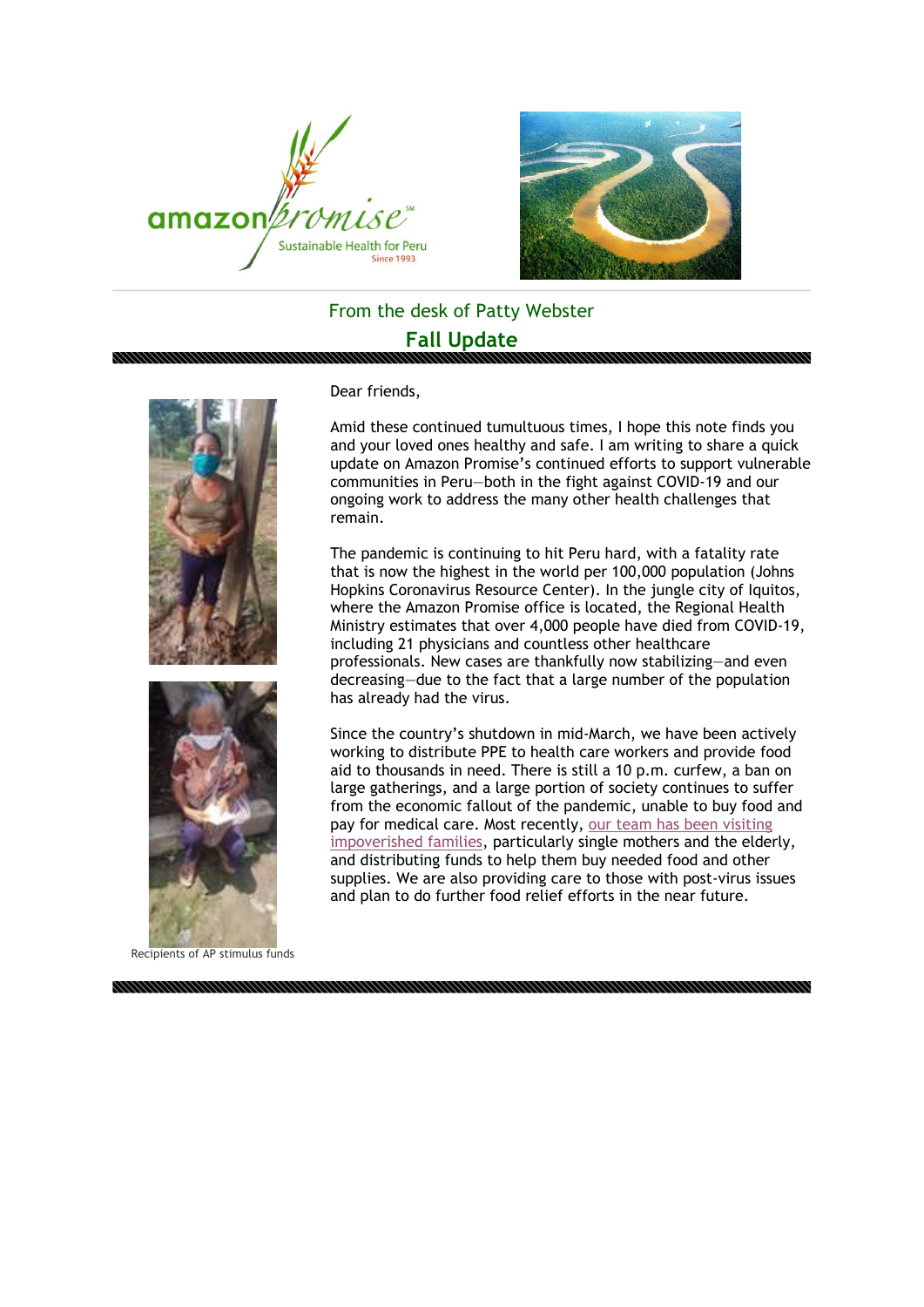## **Leaving No One Behind**

While COVID-19 has demanded and inspired quick action, we remain committed to ensuring that those with other health needs receive attention and support. With a large portion of Iquitos health workers becoming sick from COVID-19 and the tragic loss of so many physicians, there's a shortage of doctors. Consequently, most people are unable to get the medical attention necessary and are turned away from the ER unless they're at death's door. Every day, many are reaching out to Amazon Promise, and we are personally accompanying these people to ensure they receive care, whether at the hospital or a more costly private physician office. Many people are arriving from the jungle in desperate need, and so we also provide funds for food, transportation, and lodging support. The situation is overwhelming. Here are just a few examples of how we are helping those in need:

- Amelia 33, came to Iquitos from her remote jungle community of Jerusalen on the upper Tahuayo River, suffering from Pre-eclampsia. She lost her baby, and almost her life, and the hospital sent her back to her village. She has had health issues ever since and was unable to travel on the river to return to Iquitos for several months because all river traffic was shut down. She arrived at the ER in Iquitos on August 30th and suffers from renal insufficiency and is now on dialysis three times a week. We are providing housing, food, and funding to pay for any testing or medications that are not included with her government health insurance.
- Handi, 25, lives in the remote town of Nauta, and was diagnosed with both lupus and rheumatoid arthritis five years ago. She has suffered from anemia, fatigue, weight loss and wasting, joint pain, hair loss, and at one time was unable to walk. In a low-resource setting such as Nauta, treatment options are limited, so we have brought her to Iquitos over the last few years for testing and treatment. Because of the pandemic, Handi has not been able to get her vitamins and supplements and her condition has worsened. However, we have been able to get her a box of supplies, nutritional support, and financial aid, all of which has helped her improve.
- Carlos, 42, fell off a roof in Belen and landed on his lower back and has damaged his kidneys and perineum. He was sent home from the hospital with just something for pain but had significant internal damage. His cousin, a neighborhood organizer who collaborates with Amazon Promise,



Amelia after going on dialysis



Handi in April and in Sept.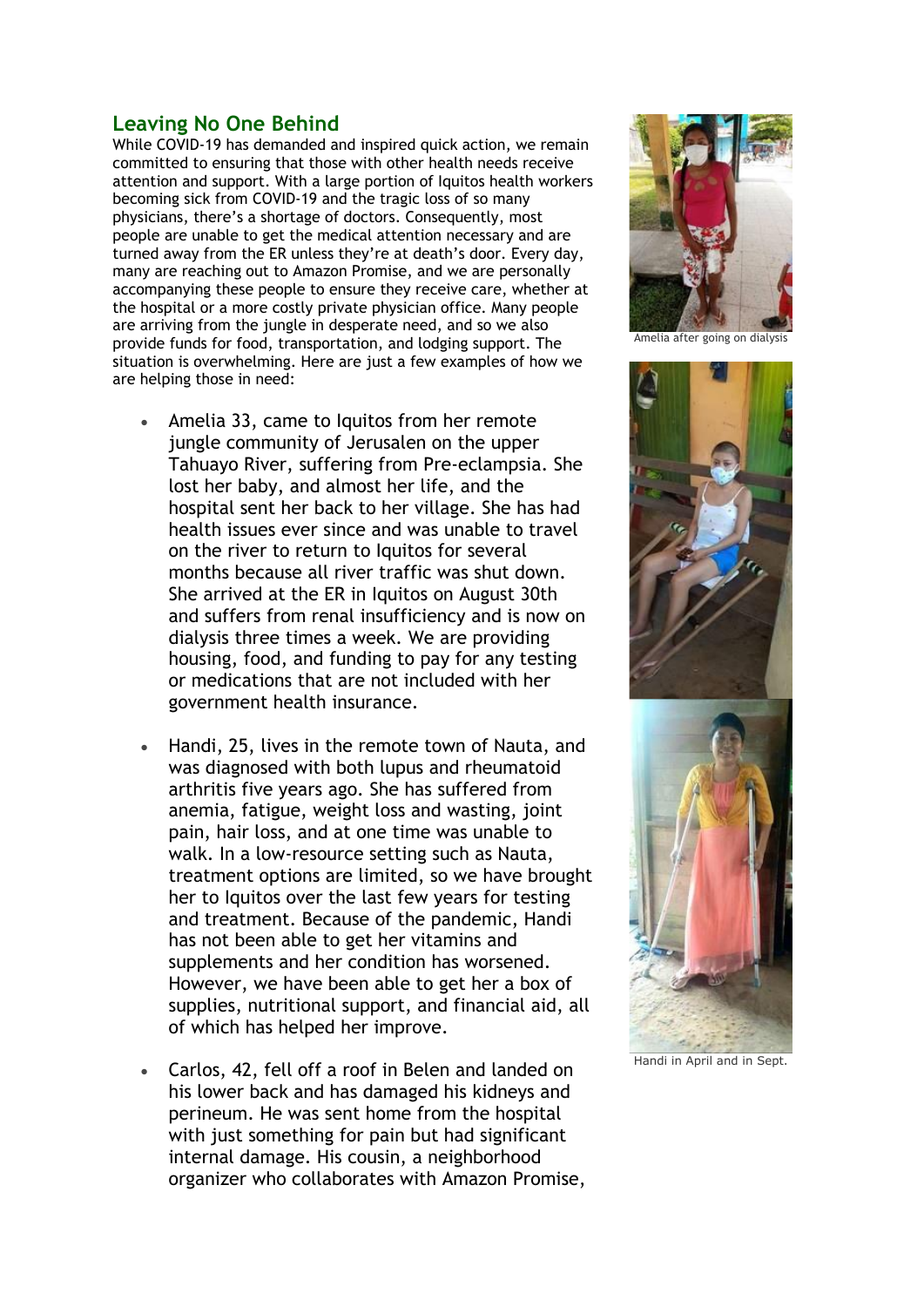called us for help and we've been taking him to the hospital to ensure he's treated and seen by a urologist. We've had to pay for private specialists and medications. He has needed catheterization several times and was recently admitted to the hospital again for surgery to debride a severely infected open wound on his scrotal area that was also damaged when he fell.

• Jessy, 4 months, of the village of San Juan was born with a cleft lip during the height of the pandemic, and has trouble swallowing and cannot breastfeed. We are currently providing the family with formula, which is not covered by insurance, with the longer-term plan to send Jessy to Lima for surgery when she's older.



Carlos Jessy

A team of Amazon Promise Peruvian staff members also completed a new comprehensive, WHO-compliant, community healthy worker (CHW) training at the Madre Selva Lodge on the Orosa River. Organized by Project Amazonas -- together with Wired International, which developed the program -- the 30-day training took place in September and October. Upon completion, all participants received a stipend, certification, and medical supplies. The training will prove invaluable for our staff, who are working every day to support rural communities in need. Thank you Project Amazonas!



Community health workers with basic medical supplies for their communities - ready to return home (photo by Fernando Rios)